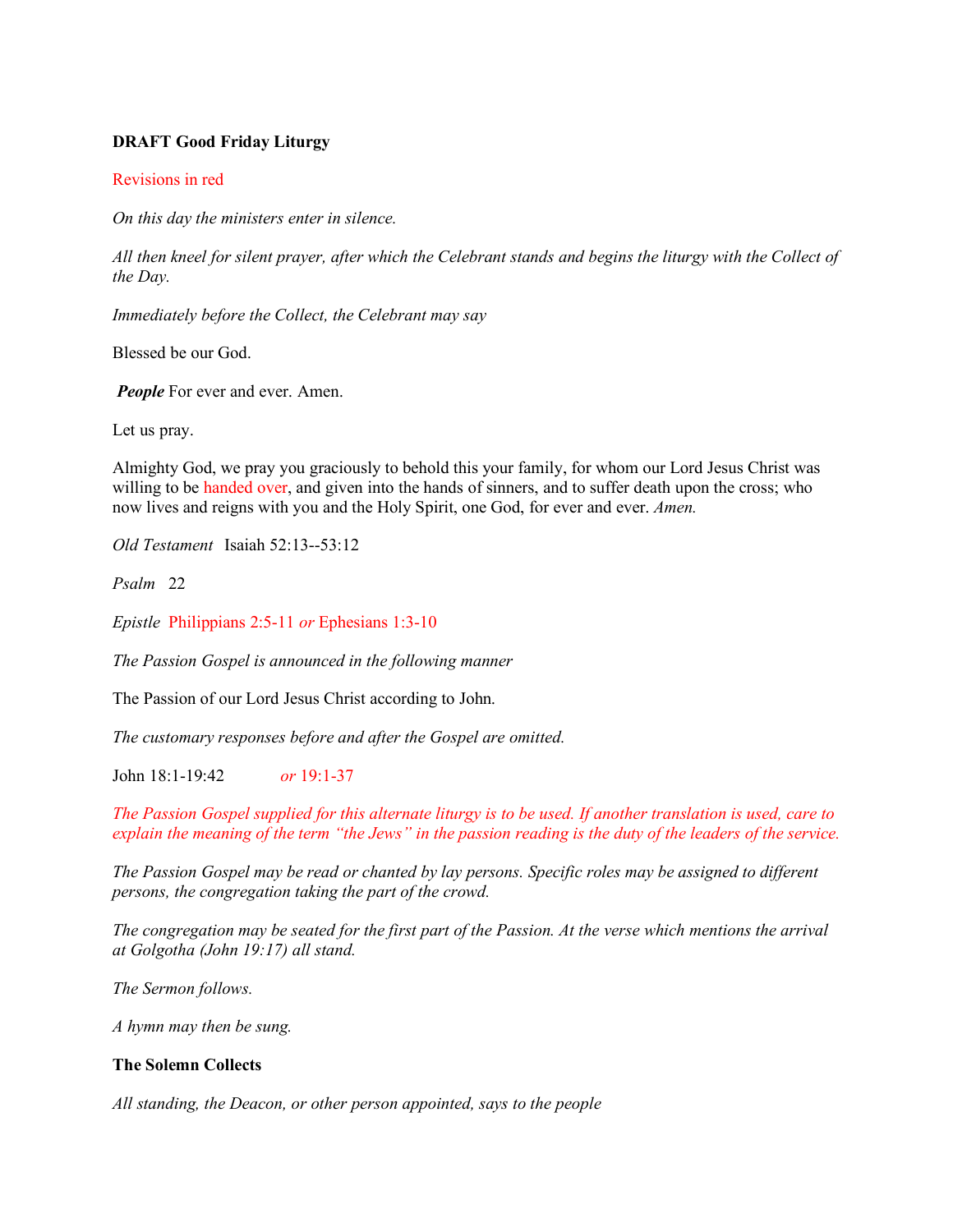Dear People of God: Our heavenly Father sent his Son into the world, not to condemn the world, but that the world through him might be saved; that all who believe in him might be delivered from the power of sin and death, and become heirs with him of everlasting life.

We pray, therefore, for people everywhere according to their needs.

*In the biddings which follow, the indented portions may be adapted by addition or omission, as appropriate, at the discretion of the Celebrant.*

*The people may be directed to stand or kneel.*

*The biddings may be read by a Deacon or other person appointed. The Celebrant says the Collects.*

Let us pray for the Jewish people who possess an eternal covenant with the Lord, who delivered them from bondage to freedom;

For continued faithfulness to God's covenant with them; For their flourishing in peace as witnesses to God's sustaining love; For safety from all malice and harm; For the fullness of redemption for the sake of God's Name.

That unity and concord may exist between Israel and the Church, Jews and Gentiles, in obedience to God's will.

# *Silence*

God of Abraham, you planted your people Israel as the root and grafted us as wild branches into a single olive tree of praise to you: As we come near to the cross, we lament the history of prejudice and violence we have fomented between ourselves and your faithful people, of whom Jesus was born. Bless the children of your covenant, Jew and Gentile alike, as we strive together to attain the fullness of your blessing for the world. *Amen.*

Let us pray for the holy Catholic Church of Christ throughout the world;

For its unity in witness and service

For all bishops and other ministers

and the people whom they serve

For *N*., our Bishop, and all the people of this diocese

For all Christians in this community

For those about to be baptized (particularly  $\qquad \qquad$ )

For those who are persecuted for the sake of Christ

That God will confirm the Church in faith, increase it in love, and preserve it in peace.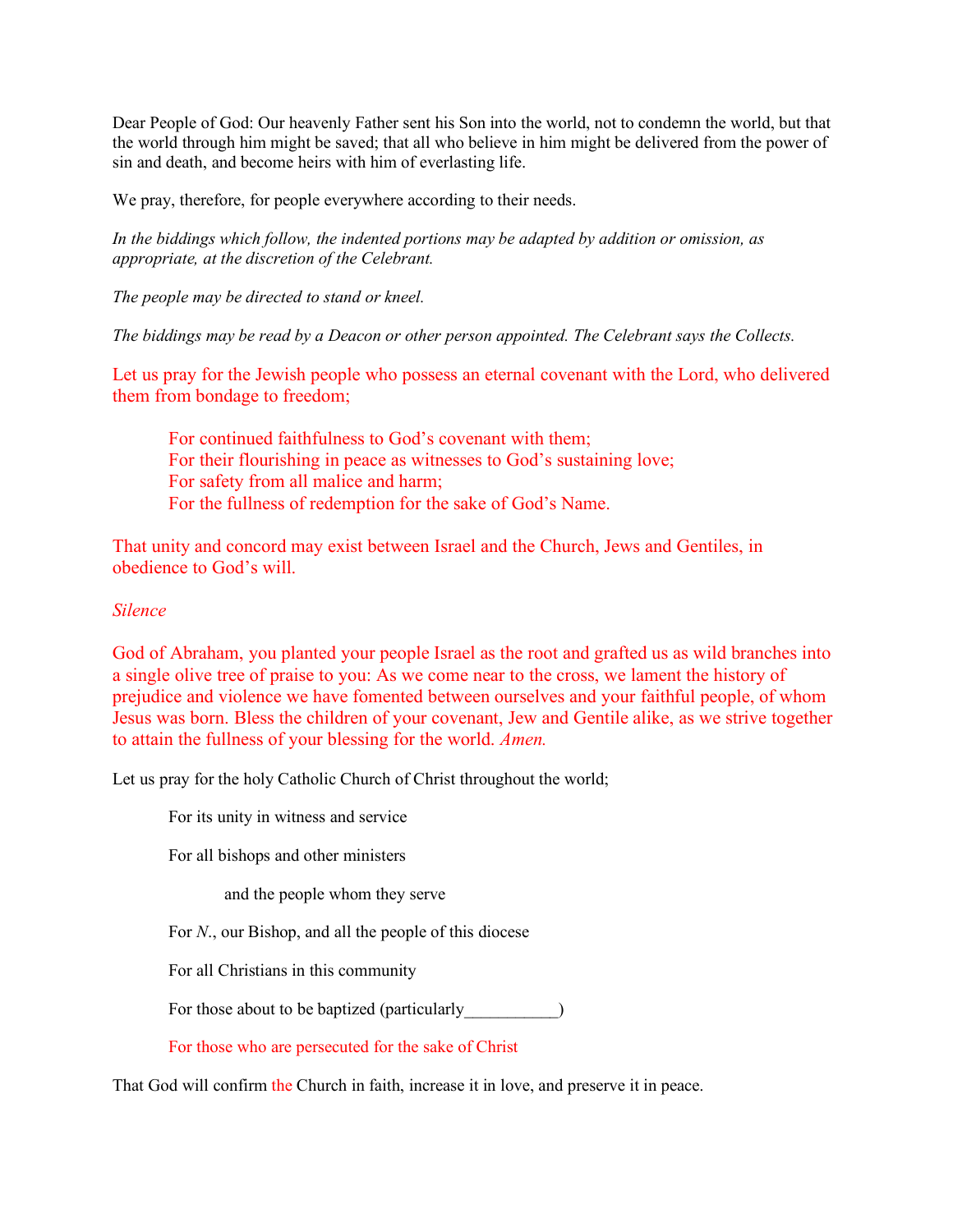#### *Silence*

Almighty and everlasting God, by whose Spirit the whole body of your faithful people is governed and sanctified: Receive our supplications and prayers which we offer before you for all members of your holy Church, that in their vocation and ministry they may truly and devoutly serve you; through our Lord and Savior Jesus Christ. *Amen.*

Let us pray for those who have not embraced Christ's redemptive love;

For those who have not received the Gospel of Christ, For those who have been wounded by the people of Christ, For those who have persecuted others in the name of Christ. For those who have lost their faith, For those without faith, For those hardened by sin and indifference, For the contemptuous and the scornful,

That God will lead sinners to repentance, and sustain all in a life of faith and obedience.

### *Silence*

Merciful God, the source of life and fountain of mercy, let the Gospel of your Son Jesus Christ be preached with grace and power; turn the hearts of the followers of Jesus who have harmed others in his name; lead us to repentance and amendment of life; and sustain by your loving grace all who lift their eyes to you. *Amen*.

Let us pray for all nations and peoples of the earth, and for those in authority among them;

For *N.*, the President of the United States

For the Congress and the Supreme Court

For the Members and Representatives of the United Nations

For all who serve the common good

That by God's help they may seek justice and truth, and live in peace and concord.

### *Silence*

Almighty God, kindle, we pray, in every heart the true love of peace, and guide with your wisdom those who take counsel for the nations of the earth; that in tranquility your dominion may increase, until the earth is filled with the knowledge of your love; through Jesus Christ our Lord. *Amen.*

Let us pray for all who suffer and are afflicted in body or in mind;

For those who are hungry and the homeless, the destitute and the oppressed

For those who are ill or disabled, in body, mind, or spirit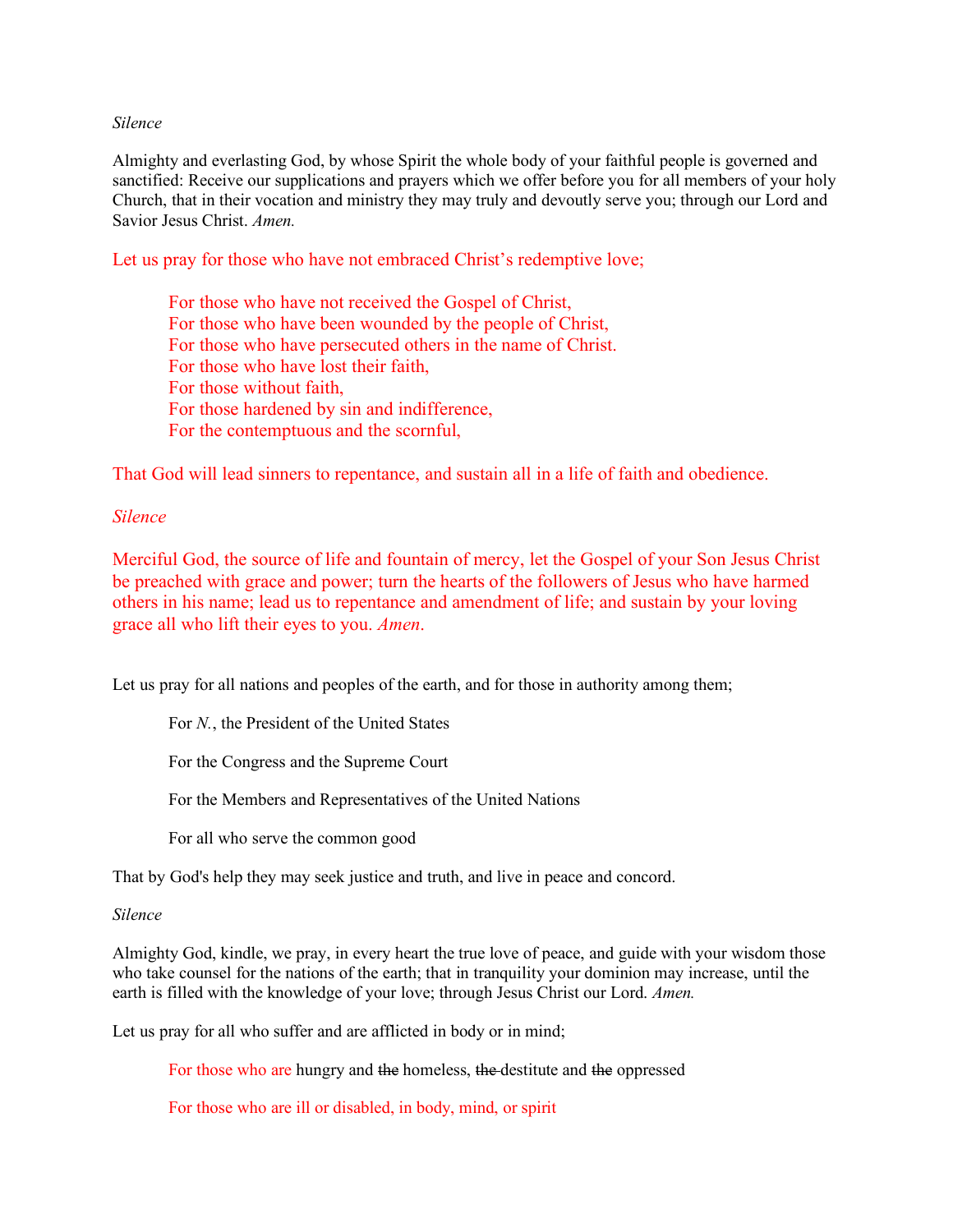For those in loneliness, fear, and anguish

For those who face temptation, doubt, and despair

For those who are the sorrowful and bereaved

For prisoners, refugees, and captives, and those in mortal danger

For victims of war, genocide, and trafficking, and all those in mortal danger

That God in his mercy will comfort and relieve them, and grant them the knowledge of his love, and stir up in us the will and patience to minister to their needs.

### *Silence*

Gracious God, the comfort of all who sorrow, the strength of all who suffer: Let the cry of those in misery and need come to you, that they may find your mercy present with them in all their afflictions; and give us, we pray, the strength to serve them for the sake of him who suffered for us, your Son Jesus Christ our Lord. *Amen.*

Let us commit ourselves to God, and pray for the grace of a holy life, that, with all who have departed this world and have died in the peace of Christ, and those whose faith is known to God alone, we may be accounted worthy to enter into the fullness of the joy of our Lord, and receive the crown of life in the day of resurrection.

### *Silence*

O God of unchangeable power and eternal light: Look favorably on your whole Church, that wonderful and sacred mystery; by the effectual working of your providence, carry out in tranquility the plan of salvation; let the whole world see and know that things which were cast down are being raised up, and things which had grown old are being made new, and that all things are being brought to their perfection by him through whom all things were made, your Son Jesus Christ our Lord; who lives and reigns with you, in the unity of the Holy Spirit, one God, for ever and ever. *Amen.*

*The service may be concluded here with the singing of a hymn or anthem, the Lord's Prayer, and the final prayer on page 282.*

*If desired, a wooden cross may now be brought into the church and placed in the sight of the people.*

*Appropriate devotions may follow, which may include any or all of the following, or other suitable anthems If the texts are recited rather than sung, the congregation reads the parts in italics. If the Impropreria or Reproaches are used, revised texts that do not target the Jewish people are to be used.*

# **Anthem 1**

We glory in your cross, O Lord,

*and praise and glorify your holy resurrection;*

*for by virtue of your cross*

*joy has come to the whole world.*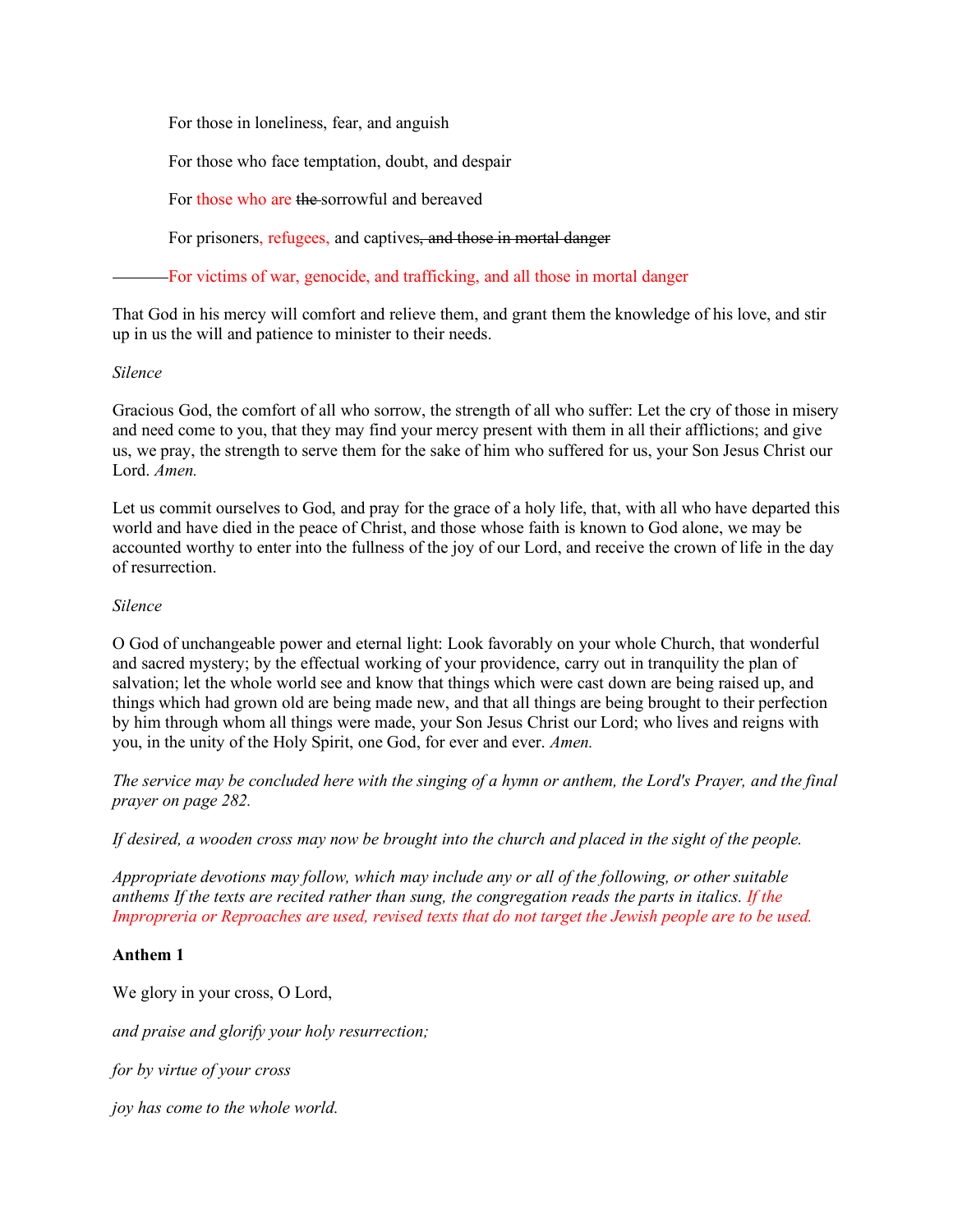May God be merciful to us and bless us, show us the light of his countenance, and come to us.

*Let your ways be known upon earth, your saving health among all nations.*

Let the peoples praise you, O God; let all the peoples praise you.

*We glory in your cross, O Lord, and praise and glorify your holy resurrection; for by virtue of your cross joy has come to the whole world.*

# **Anthem 2**

We adore you, O Christ, and we bless you, *because by your holy cross you have redeemed the world.*

If we have died with him, we shall also live with him; if we endure, we shall also reign with him.

*We adore you, O Christ, and we bless you, because by your holy cross you have redeemed the world.*

### **Anthem 3**